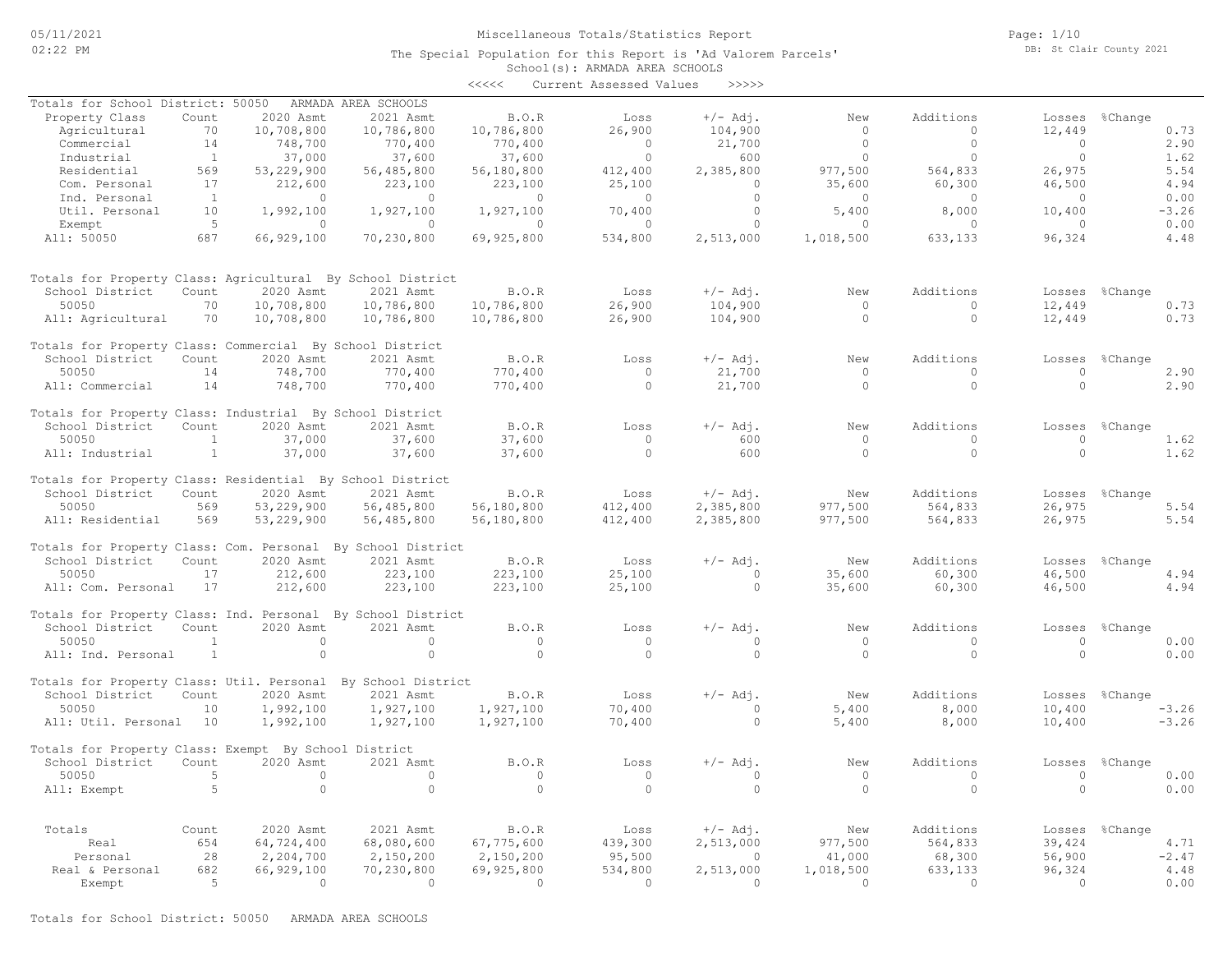|                     |       |          | くくくくく                | S.E.V.   | , Taxable and Capped Values |         | >>>>>       |
|---------------------|-------|----------|----------------------|----------|-----------------------------|---------|-------------|
| Property Class<br>. | Count | 2020 SEV | $\sqrt{2}$ in<br>SEV | 2021 SEV | $2020$ Tax                  | ™in Tax | 2021<br>Tax |

| Property Class                                               | Count          | 2020 SEV               | Fin SEV                | 2021 SEV               | 2020 Tax                 | Fin Tax                | 2021 Tax                     | BOR Tax                  | 2021 Cap               | 2021 MCAP             |
|--------------------------------------------------------------|----------------|------------------------|------------------------|------------------------|--------------------------|------------------------|------------------------------|--------------------------|------------------------|-----------------------|
| Agricultural                                                 | 70             | 10,708,800             | 10,708,800             | 10,786,800             | 6,188,545                | 6,188,545              | 6,390,305                    | 6,390,305                | 6, 262, 524            | 6,262,524             |
| Commercial                                                   | 14             | 748,700                | 748,700                | 770,400                | 533,145                  | 533,145                | 537,315                      | 537,315                  | 540,602                | 540,602               |
| Industrial                                                   | $\mathbf{1}$   | 37,000                 | 37,000                 | 37,600                 | 34,608                   | 34,608                 | 35,092                       | 35,092                   | 35,092                 | 35,092                |
| Residential                                                  | 569            | 53,229,900             | 53,229,900             | 56,180,800             | 38,637,906               | 38,637,906             | 40,468,029                   | 40, 223, 018             | 39,928,228             | 39,716,017            |
| Com. Personal                                                | 17             | 212,600                | 401,860                | 223,100                | 212,600                  | 401,860                | 223,100                      | 223,100                  | 223,100                | 223,100               |
| Ind. Personal                                                | $\overline{1}$ | $\circ$                | $\Omega$               | $\circ$                | $\circ$                  | $\circ$                | $\circ$                      | $\circ$                  | $\circ$                | $\circ$               |
| Util. Personal                                               | 10             | 1,992,100              | 1,992,100              | 1,927,100              | 1,992,100                | 1,992,100              | 1,927,100                    | 1,927,100                | 1,927,100              | 1,927,100             |
| Exempt                                                       | 5              | $\circ$                | $\Omega$               | $\Omega$               | $\Omega$                 | $\Omega$               | $\Omega$                     | $\Omega$                 | $\Omega$               | $\Omega$              |
| All: 50050                                                   | 687            | 66,929,100             | 67, 118, 360           | 69,925,800             | 47,598,904               | 47,788,164             | 49,580,941                   | 49, 335, 930             | 48,916,646             | 48,704,435            |
|                                                              |                |                        |                        |                        |                          |                        |                              |                          |                        |                       |
| Totals for Property Class: Agricultural By School District   |                |                        |                        |                        |                          |                        |                              |                          |                        |                       |
| School District                                              | Count          | 2020 SEV               | Fin SEV                | 2021 SEV               | 2020 Tax                 | Fin Tax                | 2021 Tax                     | BOR Tax                  | 2021 Cap               | 2021 MCAP             |
| 50050                                                        | 70             | 10,708,800             | 10,708,800             | 10,786,800             | 6,188,545                | 6,188,545              | 6,390,305                    | 6,390,305                | 6,262,524              | 6,262,524             |
| All: Agricultural                                            | 70             | 10,708,800             | 10,708,800             | 10,786,800             | 6,188,545                | 6,188,545              | 6,390,305                    | 6,390,305                | 6,262,524              | 6,262,524             |
| Totals for Property Class: Commercial By School District     |                |                        |                        |                        |                          |                        |                              |                          |                        |                       |
| School District                                              | Count          | 2020 SEV               | Fin SEV                | 2021 SEV               | 2020 Tax                 | Fin Tax                | 2021 Tax                     | BOR Tax                  | 2021 Cap               | 2021 MCAP             |
| 50050                                                        | 14             | 748,700                | 748,700                | 770,400                | 533,145                  | 533,145                | 537,315                      | 537, 315                 | 540,602                | 540,602               |
| All: Commercial                                              | 14             | 748,700                | 748,700                | 770,400                | 533,145                  | 533,145                | 537,315                      | 537,315                  | 540,602                | 540,602               |
| Totals for Property Class: Industrial By School District     |                |                        |                        |                        |                          |                        |                              |                          |                        |                       |
| School District                                              | Count          | 2020 SEV               | Fin SEV                | 2021 SEV               | 2020 Tax                 | Fin Tax                | 2021 Tax                     | BOR Tax                  | 2021 Cap               | 2021 MCAP             |
| 50050                                                        | <sup>1</sup>   | 37,000                 | 37,000                 | 37,600                 | 34,608                   | 34,608                 | 35,092                       | 35,092                   | 35,092                 | 35,092                |
| All: Industrial                                              | $\mathbf{1}$   | 37,000                 | 37,000                 | 37,600                 | 34,608                   | 34,608                 | 35,092                       | 35,092                   | 35,092                 | 35,092                |
| Totals for Property Class: Residential By School District    |                |                        |                        |                        |                          |                        |                              |                          |                        |                       |
| School District                                              | Count          | 2020 SEV               | Fin SEV                | 2021 SEV               | 2020 Tax                 | Fin Tax                | 2021 Tax                     | BOR Tax                  | 2021 Cap               | 2021 MCAP             |
| 50050                                                        | 569            | 53,229,900             | 53,229,900             | 56,180,800             | 38,637,906               | 38,637,906             | 40,468,029                   | 40, 223, 018             | 39,928,228             | 39,716,017            |
| All: Residential                                             | 569            | 53,229,900             | 53,229,900             | 56,180,800             | 38,637,906               | 38,637,906             | 40,468,029                   | 40, 223, 018             | 39,928,228             | 39,716,017            |
| Totals for Property Class: Com. Personal By School District  |                |                        |                        |                        |                          |                        |                              |                          |                        |                       |
| School District                                              | Count          | 2020 SEV               | Fin SEV                | 2021 SEV               | 2020 Tax                 | Fin Tax                | 2021 Tax                     | BOR Tax                  | 2021 Cap               | 2021 MCAP             |
| 50050                                                        | 17             | 212,600                | 401,860                | 223,100                | 212,600                  | 401,860                | 223,100                      | 223,100                  | 223,100                | 223,100               |
| All: Com. Personal                                           | 17             | 212,600                | 401,860                | 223,100                | 212,600                  | 401,860                | 223,100                      | 223,100                  | 223,100                | 223,100               |
| Totals for Property Class: Ind. Personal By School District  |                |                        |                        |                        |                          |                        |                              |                          |                        |                       |
| School District                                              | Count          | 2020 SEV               | Fin SEV                | 2021 SEV               | 2020 Tax                 | Fin Tax                | 2021 Tax                     | BOR Tax                  | 2021 Cap               | 2021 MCAP             |
| 50050                                                        | <sup>1</sup>   | $\circ$                | $\circ$                | $\Omega$               | $\Omega$                 | $\Omega$               | $\Omega$                     | $\circ$                  | $\Omega$               | $\Omega$              |
| All: Ind. Personal                                           | $\mathbf{1}$   | $\circ$                | $\circ$                | $\circ$                | $\circ$                  | $\circ$                | $\circ$                      | $\circ$                  | $\circ$                | $\circ$               |
| Totals for Property Class: Util. Personal By School District |                |                        |                        |                        |                          |                        |                              |                          |                        |                       |
| School District                                              | Count          | 2020 SEV               | Fin SEV                | 2021 SEV               | 2020 Tax                 | Fin Tax                | 2021 Tax                     | BOR Tax                  | 2021 Cap               | 2021 MCAP             |
| 50050                                                        | 10             | 1,992,100              | 1,992,100              | 1,927,100              | 1,992,100                | 1,992,100              | 1,927,100                    | 1,927,100                | 1,927,100              | 1,927,100             |
| All: Util. Personal                                          | 10             | 1,992,100              | 1,992,100              | 1,927,100              | 1,992,100                | 1,992,100              | 1,927,100                    | 1,927,100                | 1,927,100              | 1,927,100             |
| Totals for Property Class: Exempt By School District         |                |                        |                        |                        |                          |                        |                              |                          |                        |                       |
| School District                                              | Count          | 2020 SEV               | Fin SEV                | 2021 SEV               | 2020 Tax                 | Fin Tax                | 2021 Tax                     | BOR Tax                  | 2021 Cap               | 2021 MCAP             |
| 50050                                                        | $\overline{5}$ | $\circ$                | $\circ$                | $\circ$                | $\circ$                  | $\circ$                | $\circ$                      | $\circ$                  | $\circ$                | 0                     |
| All: Exempt                                                  | 5              | $\circ$                | $\circ$                | $\circ$                | $\circ$                  | $\circ$                | $\circ$                      | $\circ$                  | $\circ$                | $\circ$               |
| Totals                                                       |                | 2020 SEV               | Fin SEV                | 2021 SEV               | 2020 Tax                 | Fin Tax                | 2021 Tax                     | BOR Tax                  | 2021 Cap               | 2021 MCAP             |
|                                                              | Count<br>654   | 64,724,400             | 64,724,400             | 67,775,600             | 45, 394, 204             | 45, 394, 204           | 47, 430, 741                 | 47, 185, 730             | 46,766,446             | 46, 554, 235          |
| Real                                                         | 28             |                        |                        |                        |                          |                        |                              |                          |                        |                       |
| Personal                                                     | 682            | 2,204,700              | 2,393,960              | 2,150,200              | 2,204,700                | 2,393,960              | 2,150,200                    | 2,150,200                | 2,150,200              | 2,150,200             |
| Real & Personal                                              | $\overline{5}$ | 66,929,100<br>$\Omega$ | 67,118,360<br>$\Omega$ | 69,925,800<br>$\Omega$ | 47,598,904<br>$\bigcirc$ | 47,788,164<br>$\Omega$ | 49,580,941<br>$\overline{0}$ | 49, 335, 930<br>$\Omega$ | 48,916,646<br>$\Omega$ | 48,704,435<br>$\circ$ |
| Exempt                                                       |                |                        |                        |                        |                          |                        |                              |                          |                        |                       |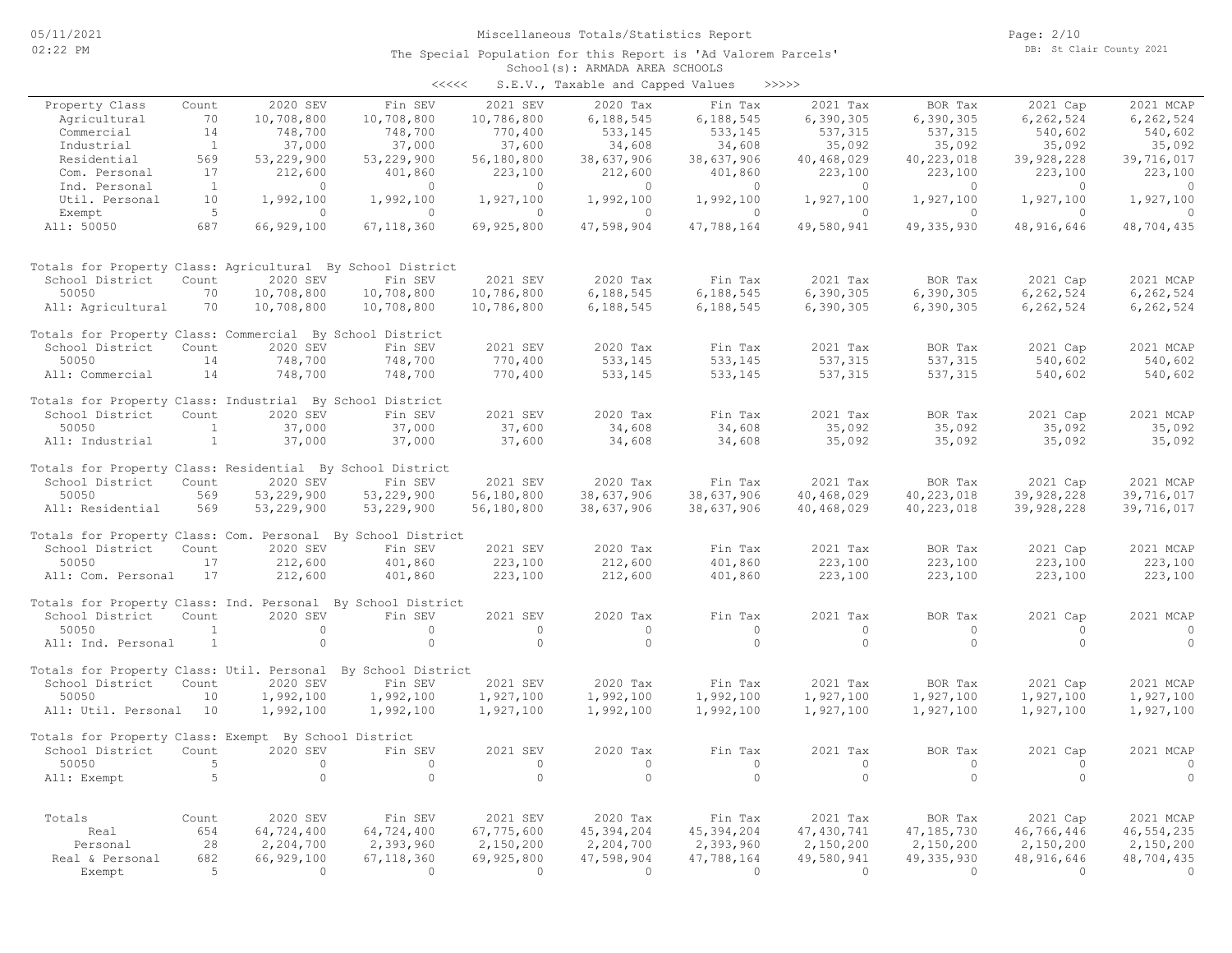The Special Population for this Report is 'Ad Valorem Parcels'

Page: 3/10 DB: St Clair County 2021

#### School(s): ARMADA AREA SCHOOLS <<<<< PRE/MBT Percentage Times S.E.V. >>>>>

| Totals for School District: 50050                            |                     |                   | ARMADA AREA SCHOOLS |              |                    |                          |                    |                   |                    |
|--------------------------------------------------------------|---------------------|-------------------|---------------------|--------------|--------------------|--------------------------|--------------------|-------------------|--------------------|
| Property Class                                               | Count               | 2020 ORIG         | 2020 ORIG           | Final PRE    | Final              | W/O Winter               | W/O Winter         | 2021 ORIG         | 2021 ORIG          |
|                                                              | 69                  | PRE<br>10,487,119 | Non-PRE<br>221,681  | 10,487,119   | Non-PRE<br>221,681 | <b>PRE</b><br>10,487,119 | Non-PRE<br>221,681 | PRE<br>10,576,303 | Non-PRE<br>210,497 |
| Agricultural<br>Commercial                                   | $\overline{2}$      | 133,800           | 614,900             | 133,800      | 614,900            | 133,800                  | 614,900            | 130,000           | 640,400            |
| Industrial                                                   | $\overline{0}$      | $\circ$           | 37,000              | $\circ$      | 37,000             | $\circ$                  | 37,000             | $\circ$           | 37,600             |
| Residential                                                  | 509                 | 50,037,911        | 3,191,989           | 50, 379, 211 | 2,850,689          | 50, 379, 211             | 2,850,689          | 53, 131, 714      | 3,049,086          |
| Com. Personal                                                | 17                  | 212,600           | $\circ$             | 401,860      | $\overline{0}$     | 401,860                  | $\overline{0}$     | 223,100           | $\overline{0}$     |
| Ind. Personal                                                | $\mathbf{1}$        | $\circ$           | $\circ$             | $\circ$      | $\circ$            | $\circ$                  | $\circ$            | $\circ$           | $\circ$            |
| Util. Personal                                               | $\overline{0}$      | $\circ$           | 1,992,100           | $\circ$      | 1,992,100          | $\circ$                  | 1,992,100          | $\circ$           | 1,927,100          |
| Exempt                                                       | 2                   | $\circ$           | $\Omega$            | $\circ$      | $\Omega$           | $\circ$                  | $\Omega$           | $\circ$           | $\Omega$           |
| All: 50050                                                   | 600                 | 60,871,430        | 6,057,670           | 61,401,990   | 5,716,370          | 61,401,990               | 5,716,370          | 64,061,117        | 5,864,683          |
| Totals for Property Class: Agricultural By School District   |                     |                   |                     |              |                    |                          |                    |                   |                    |
| School District                                              | Count               | 2020 ORIG         | 2020 ORIG           | Final PRE    | Final              | W/O Winter               | W/O Winter         | 2021 ORIG         | 2021 ORIG          |
|                                                              |                     | PRE               | Non-PRE             |              | Non-PRE            | PRE                      | Non-PRE            | PRE               | Non-PRE            |
| 50050                                                        | 69                  | 10,487,119        | 221,681             | 10,487,119   | 221,681            | 10,487,119               | 221,681            | 10,576,303        | 210,497            |
| All: Agricultural                                            | 69                  | 10,487,119        | 221,681             | 10,487,119   | 221,681            | 10,487,119               | 221,681            | 10,576,303        | 210,497            |
| Totals for Property Class: Commercial By School District     |                     |                   |                     |              |                    |                          |                    |                   |                    |
| School District                                              | Count               | 2020 ORIG         | 2020 ORIG           | Final PRE    | Final              | W/O Winter               | W/O Winter         | 2021 ORIG         | 2021 ORIG          |
|                                                              |                     | PRE               | Non-PRE             |              | Non-PRE            | PRE                      | Non-PRE            | PRE               | Non-PRE            |
| 50050<br>All: Commercial                                     | 2<br>$\overline{2}$ | 133,800           | 614,900             | 133,800      | 614,900            | 133,800                  | 614,900            | 130,000           | 640,400            |
|                                                              |                     | 133,800           | 614,900             | 133,800      | 614,900            | 133,800                  | 614,900            | 130,000           | 640,400            |
| Totals for Property Class: Industrial By School District     |                     |                   |                     |              |                    |                          |                    |                   |                    |
| School District                                              | Count               | 2020 ORIG         | 2020 ORIG           | Final PRE    | Final              | W/O Winter               | W/O Winter         | 2021 ORIG         | 2021 ORIG          |
|                                                              |                     | PRE               | Non-PRE             |              | Non-PRE            | <b>PRE</b>               | Non-PRE            | PRE               | Non-PRE            |
| 50050                                                        | $\circ$             | $\circ$           | 37,000              | $\circ$      | 37,000             | $\circ$                  | 37,000             | $\circ$           | 37,600             |
| All: Industrial                                              | $\circ$             | $\circ$           | 37,000              | $\circ$      | 37,000             | $\circ$                  | 37,000             | $\circ$           | 37,600             |
| Totals for Property Class: Residential By School District    |                     |                   |                     |              |                    |                          |                    |                   |                    |
| School District                                              | Count               | 2020 ORIG         | 2020 ORIG           | Final PRE    | Final              | W/O Winter               | W/O Winter         | 2021 ORIG         | 2021 ORIG          |
|                                                              |                     | PRE               | Non-PRE             |              | Non-PRE            | PRE                      | Non-PRE            | PRE               | Non-PRE            |
| 50050                                                        | 509                 | 50,037,911        | 3,191,989           | 50, 379, 211 | 2,850,689          | 50,379,211               | 2,850,689          | 53, 131, 714      | 3,049,086          |
| All: Residential                                             | 509                 | 50,037,911        | 3,191,989           | 50, 379, 211 | 2,850,689          | 50, 379, 211             | 2,850,689          | 53, 131, 714      | 3,049,086          |
| Totals for Property Class: Com. Personal By School District  |                     |                   |                     |              |                    |                          |                    |                   |                    |
| School District                                              | Count               | 2020 ORIG         | 2020 ORIG           | Final PRE    | Final              | W/O Winter               | W/O Winter         | 2021 ORIG         | 2021 ORIG          |
|                                                              |                     | PRE               | Non-PRE             |              | Non-PRE            | <b>PRE</b>               | Non-PRE            | PRE               | Non-PRE            |
| 50050                                                        | 17                  | 212,600           | $\circ$             | 401,860      | $\circ$            | 401,860                  | $\circ$            | 223,100           | $\circ$            |
| All: Com. Personal                                           | 17                  | 212,600           | $\circ$             | 401,860      | $\circ$            | 401,860                  | $\circ$            | 223,100           | $\circ$            |
| Totals for Property Class: Ind. Personal By School District  |                     |                   |                     |              |                    |                          |                    |                   |                    |
| School District                                              | Count               | 2020 ORIG         | 2020 ORIG           | Final PRE    | Final              | W/O Winter               | W/O Winter         | 2021 ORIG         | 2021 ORIG          |
|                                                              |                     | PRE               | Non-PRE             |              | Non-PRE            | PRE                      | Non-PRE            | PRE               | Non-PRE            |
| 50050                                                        | $\mathbf{1}$        | $\circ$           | $\circ$             | $\circ$      | $\overline{0}$     | $\circ$                  | $\circ$            | $\circ$           | $\circ$            |
| All: Ind. Personal                                           | $\mathbf{1}$        | $\circ$           | $\circ$             | $\Omega$     | $\Omega$           | $\Omega$                 | $\circ$            | $\Omega$          | $\Omega$           |
| Totals for Property Class: Util. Personal By School District |                     |                   |                     |              |                    |                          |                    |                   |                    |
| School District                                              | Count               | 2020 ORIG         | 2020 ORIG           | Final PRE    | Final              | W/O Winter               | W/O Winter         | 2021 ORIG         | 2021 ORIG          |
|                                                              |                     | PRE               | Non-PRE             |              | Non-PRE            | PRE                      | Non-PRE            | PRE               | Non-PRE            |
| 50050                                                        | 0                   | $\circ$           | 1,992,100           | $\circ$      | 1,992,100          | $\circ$                  | 1,992,100          | $\circ$           | 1,927,100          |
| All: Util. Personal                                          | 0                   | $\circ$           | 1,992,100           | $\circ$      | 1,992,100          | $\circ$                  | 1,992,100          | $\circ$           | 1,927,100          |
| Totals for Property Class: Exempt By School District         |                     |                   |                     |              |                    |                          |                    |                   |                    |
| School District                                              | Count               | 2020 ORIG         | 2020 ORIG           | Final PRE    | Final              | W/O Winter               | W/O Winter         | 2021 ORIG         | 2021 ORIG          |
|                                                              |                     | PRE               | Non-PRE             |              | Non-PRE            | PRE                      | Non-PRE            | PRE               | Non-PRE            |
| 50050                                                        | 2                   | 0                 | 0                   | 0            | 0                  | $\circ$                  | 0                  | 0                 | 0                  |
| All: Exempt                                                  | $\overline{c}$      | $\circ$           | $\mathsf{O}\xspace$ | 0            | $\circ$            | $\circ$                  | $\circ$            | $\circ$           | $\circ$            |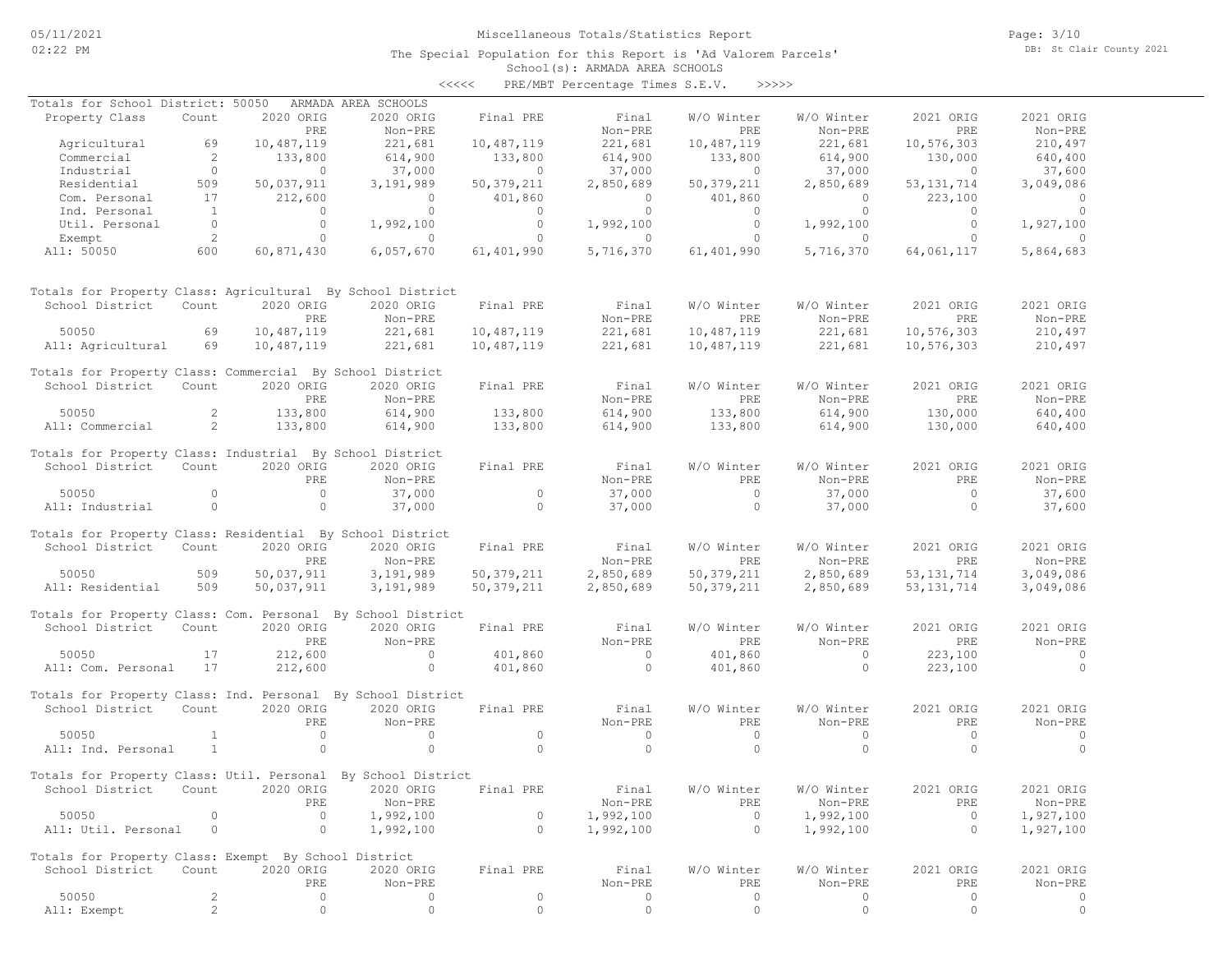The Special Population for this Report is 'Ad Valorem Parcels'

Page: 4/10 DB: St Clair County 2021

School(s): ARMADA AREA SCHOOLS

<<<<< PRE/MBT Percentage Times S.E.V. >>>>>

| Totals          | Count | 2020 ORIG<br>PRE | 2020 ORIG<br>Non-PRE | Final PRE  | Final<br>Non-PRE | Winter<br>W/O<br>PRE | W/O Winter<br>Non-PRE | 2021 ORIG<br>PRE | 2021 ORIG<br>Non-PRE |
|-----------------|-------|------------------|----------------------|------------|------------------|----------------------|-----------------------|------------------|----------------------|
| Real            | 580   | 60,658,830       | 4,065,570            | 61,000,130 | 3,724,270        | 61,000,130           | 3,724,270             | 63,838,017       | 3,937,583            |
| Personal        | 18    | 212,600          | l,992,100            | 401,860    | 1,992,100        | 401,860              | 1,992,100             | 223,100          | 1,927,100            |
| Real & Personal | 598   | 60,871,430       | 6,057,670            | 61,401,990 | 5,716,370        | 61,401,990           | 5,716,370             | 64,061,117       | 5,864,683            |
| Exempt          |       |                  |                      |            |                  |                      |                       |                  |                      |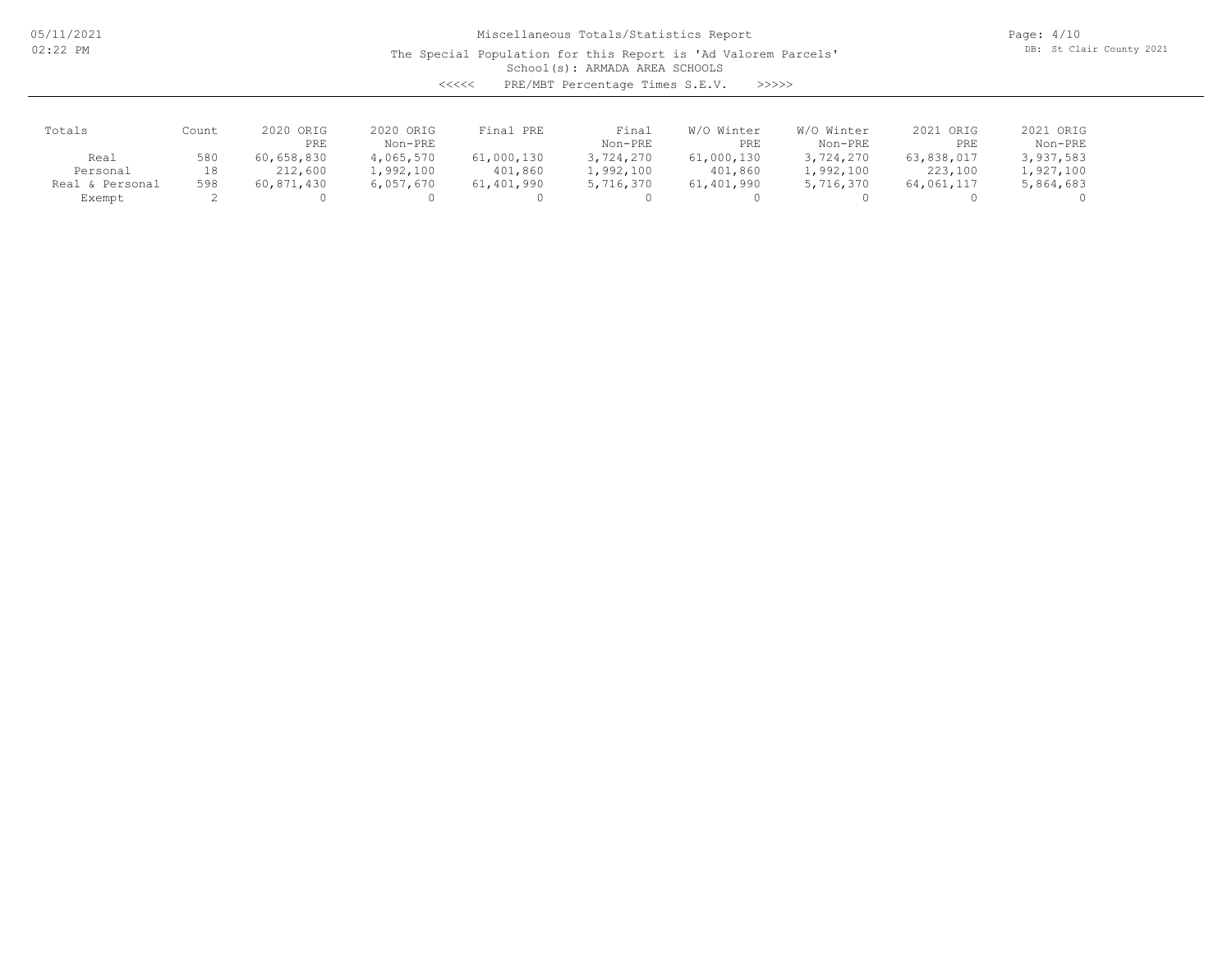The Special Population for this Report is 'Ad Valorem Parcels'

Page: 5/10 DB: St Clair County 2021

#### School(s): ARMADA AREA SCHOOLS <<<<< PRE/MBT Percentage Times Taxable >>>>>

| Totals for School District: 50050                            |                |                | ARMADA AREA SCHOOLS |                |           |            |                |              |                |
|--------------------------------------------------------------|----------------|----------------|---------------------|----------------|-----------|------------|----------------|--------------|----------------|
| Property Class                                               | Count          | 2020 ORIG      | 2020 ORIG           | Final PRE      | Final     | W/O Winter | W/O Winter     | 2021 ORIG    | 2021 ORIG      |
|                                                              |                | PRE            | Non-PRE             |                | Non-PRE   | PRE        | Non-PRE        | PRE          | Non-PRE        |
| Agricultural                                                 | 69             | 6,078,141      | 110,404             | 6,078,141      | 110,404   | 6,078,141  | 110,404        | 6,278,357    | 111,948        |
| Commercial                                                   | 2              | 130,377        | 402,768             | 130,377        | 402,768   | 130,377    | 402,768        | 127,380      | 409,935        |
| Industrial                                                   | $\circ$        | $\overline{0}$ | 34,608              | $\overline{0}$ | 34,608    | $\circ$    | 34,608         | $\circ$      | 35,092         |
| Residential                                                  | 509            | 36, 194, 873   | 2,443,033           | 36,498,031     | 2,139,875 | 36,498,031 | 2,139,875      | 37,945,759   | 2,277,259      |
| Com. Personal                                                | 17             | 212,600        | $\circ$             | 401,860        | $\circ$   | 401,860    | $\circ$        | 223,100      | $\circ$        |
| Ind. Personal                                                | $\mathbf{1}$   | $\circ$        | $\circ$             | $\circ$        | $\circ$   | $\circ$    | $\overline{0}$ | $\circ$      | $\overline{0}$ |
| Util. Personal                                               | $\overline{0}$ | $\circ$        | 1,992,100           | $\circ$        | 1,992,100 | $\circ$    | 1,992,100      | $\circ$      | 1,927,100      |
|                                                              | 2              | $\circ$        | $\circ$             | $\circ$        | $\circ$   | $\circ$    | $\Omega$       | $\Omega$     | $\Omega$       |
| Exempt                                                       | 600            |                |                     |                |           | 43,108,409 |                |              |                |
| All: 50050                                                   |                | 42,615,991     | 4,982,913           | 43,108,409     | 4,679,755 |            | 4,679,755      | 44,574,596   | 4,761,334      |
| Totals for Property Class: Agricultural By School District   |                |                |                     |                |           |            |                |              |                |
| School District                                              | Count          | 2020 ORIG      | 2020 ORIG           | Final PRE      | Final     | W/O Winter | W/O Winter     | 2021 ORIG    | 2021 ORIG      |
|                                                              |                | PRE            | Non-PRE             |                | Non-PRE   | <b>PRE</b> | Non-PRE        | <b>PRE</b>   | Non-PRE        |
| 50050                                                        | 69             | 6,078,141      | 110,404             | 6,078,141      | 110,404   | 6,078,141  | 110,404        | 6,278,357    | 111,948        |
| All: Agricultural                                            | 69             | 6,078,141      | 110,404             | 6,078,141      | 110,404   | 6,078,141  | 110,404        | 6, 278, 357  | 111,948        |
| Totals for Property Class: Commercial By School District     |                |                |                     |                |           |            |                |              |                |
| School District                                              | Count          | 2020 ORIG      | 2020 ORIG           | Final PRE      | Final     | W/O Winter | W/O Winter     | 2021 ORIG    | 2021 ORIG      |
|                                                              |                | PRE            | Non-PRE             |                | Non-PRE   | PRE        | Non-PRE        | PRE          | Non-PRE        |
| 50050                                                        | $\mathbf{2}$   | 130,377        | 402,768             | 130,377        | 402,768   | 130,377    | 402,768        | 127,380      | 409,935        |
| All: Commercial                                              | 2              | 130,377        | 402,768             | 130,377        | 402,768   | 130,377    | 402,768        | 127,380      | 409,935        |
|                                                              |                |                |                     |                |           |            |                |              |                |
| Totals for Property Class: Industrial By School District     |                |                |                     |                |           |            |                |              |                |
| School District                                              | Count          | 2020 ORIG      | 2020 ORIG           | Final PRE      | Final     | W/O Winter | W/O Winter     | 2021 ORIG    | 2021 ORIG      |
|                                                              |                | <b>PRE</b>     | Non-PRE             |                | Non-PRE   | PRE        | Non-PRE        | PRE          | Non-PRE        |
| 50050                                                        | $\circ$        | $\circ$        | 34,608              | $\circ$        | 34,608    | $\circ$    | 34,608         | $\circ$      | 35,092         |
| All: Industrial                                              | $\circ$        | $\circ$        | 34,608              | $\circ$        | 34,608    | $\circ$    | 34,608         | $\circ$      | 35,092         |
| Totals for Property Class: Residential By School District    |                |                |                     |                |           |            |                |              |                |
| School District                                              | Count          | 2020 ORIG      | 2020 ORIG           | Final PRE      | Final     | W/O Winter | W/O Winter     | 2021 ORIG    | 2021 ORIG      |
|                                                              |                | PRE            | Non-PRE             |                | Non-PRE   | PRE        | Non-PRE        | PRE          | Non-PRE        |
| 50050                                                        | 509            | 36, 194, 873   | 2,443,033           | 36,498,031     | 2,139,875 | 36,498,031 | 2,139,875      | 37, 945, 759 | 2,277,259      |
| All: Residential                                             | 509            | 36, 194, 873   | 2,443,033           | 36,498,031     | 2,139,875 | 36,498,031 | 2,139,875      | 37,945,759   | 2,277,259      |
|                                                              |                |                |                     |                |           |            |                |              |                |
| Totals for Property Class: Com. Personal By School District  |                |                |                     |                |           |            |                |              |                |
| School District                                              | Count          | 2020 ORIG      | 2020 ORIG           | Final PRE      | Final     | W/O Winter | W/O Winter     | 2021 ORIG    | 2021 ORIG      |
|                                                              |                | PRE            | Non-PRE             |                | Non-PRE   | PRE        | Non-PRE        | PRE          | Non-PRE        |
| 50050                                                        | 17             | 212,600        | $\circ$             | 401,860        | $\circ$   | 401,860    | $\circ$        | 223,100      | $\circ$        |
| All: Com. Personal                                           | 17             | 212,600        | $\circ$             | 401,860        | $\circ$   | 401,860    | $\circ$        | 223,100      | $\circ$        |
| Totals for Property Class: Ind. Personal By School District  |                |                |                     |                |           |            |                |              |                |
| School District                                              | Count          | 2020 ORIG      | 2020 ORIG           | Final PRE      | Final     | W/O Winter | W/O Winter     | 2021 ORIG    | 2021 ORIG      |
|                                                              |                | PRE            | Non-PRE             |                | Non-PRE   | PRE        | Non-PRE        | PRE          | Non-PRE        |
| 50050                                                        | $\mathbf{1}$   | $\circ$        | $\circ$             | $\circ$        | $\circ$   | $\circ$    | $\circ$        | $\circ$      | $\circ$        |
|                                                              | <sup>1</sup>   | $\Omega$       | $\Omega$            | $\Omega$       | $\Omega$  | $\Omega$   | $\Omega$       | $\Omega$     | $\Omega$       |
| All: Ind. Personal                                           |                |                |                     |                |           |            |                |              |                |
| Totals for Property Class: Util. Personal By School District |                |                |                     |                |           |            |                |              |                |
| School District Count 2020 ORIG 2020 ORIG Final PRE          |                |                |                     |                | Final     | W/O Winter | W/O Winter     | 2021 ORIG    | 2021 ORIG      |
|                                                              |                | PRE            | Non-PRE             |                | Non-PRE   | PRE        | Non-PRE        | PRE          | Non-PRE        |
| 50050                                                        | $\Omega$       | $\circ$        | 1,992,100           | $\circ$        | 1,992,100 | $\circ$    | 1,992,100      | $\circ$      | 1,927,100      |
| All: Util. Personal                                          | $\circ$        | $\circ$        | 1,992,100           | $\circ$        | 1,992,100 | $\circ$    | 1,992,100      | $\circ$      | 1,927,100      |
|                                                              |                |                |                     |                |           |            |                |              |                |
| Totals for Property Class: Exempt By School District         |                |                |                     |                |           |            |                |              |                |
| School District                                              | Count          | 2020 ORIG      | 2020 ORIG           | Final PRE      | Final     | W/O Winter | W/O Winter     | 2021 ORIG    | 2021 ORIG      |
|                                                              |                | PRE            | Non-PRE             |                | Non-PRE   | PRE        | Non-PRE        | PRE          | Non-PRE        |
| 50050                                                        | 2              | $\circ$        | 0                   | 0              | 0         | $\circ$    | 0              | 0            | 0              |
| All: Exempt                                                  | $\overline{c}$ | $\circ$        | $\circ$             | $\circ$        | $\circ$   | $\circ$    | 0              | $\circ$      | $\circ$        |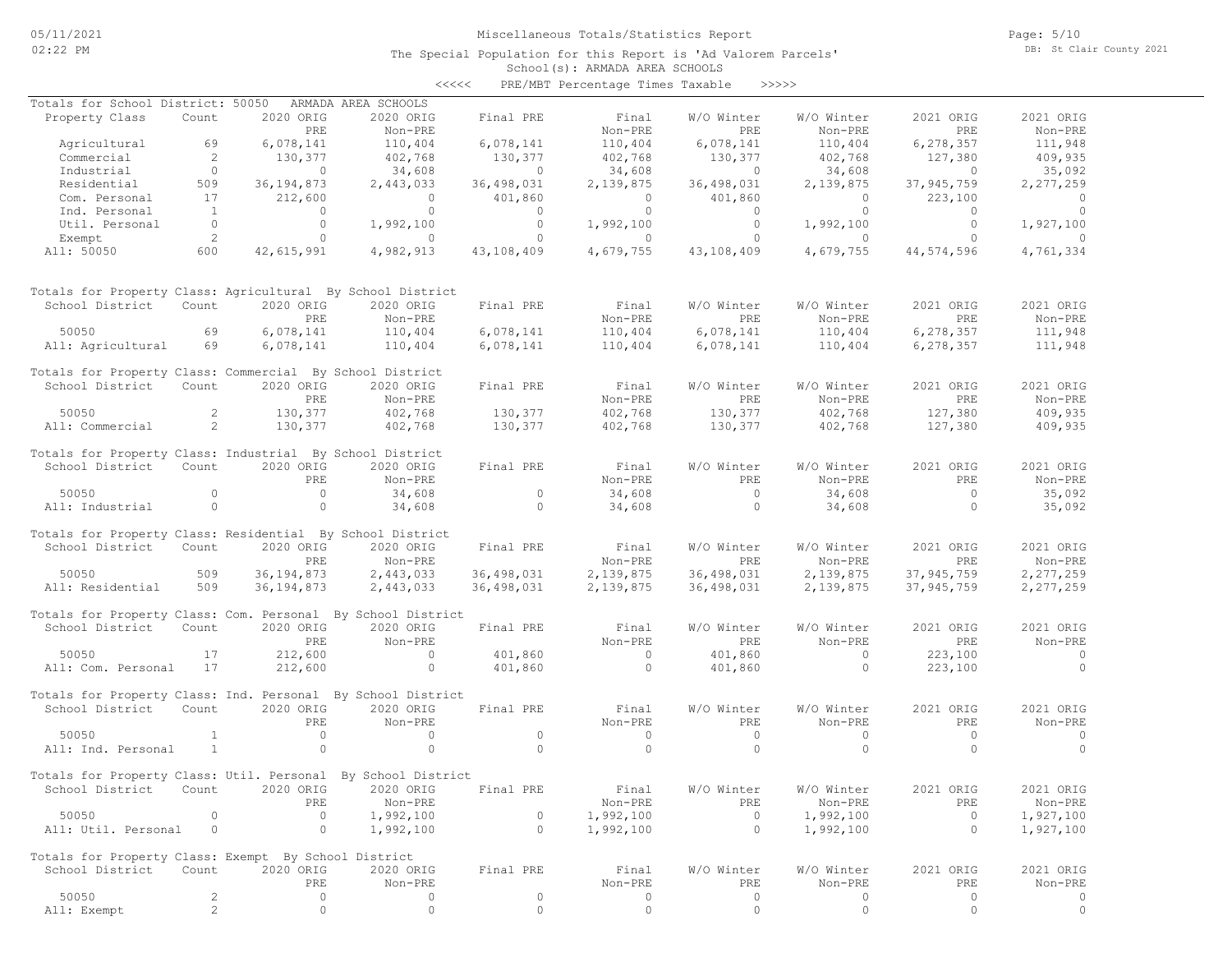The Special Population for this Report is 'Ad Valorem Parcels'

Page: 6/10 DB: St Clair County 2021

School(s): ARMADA AREA SCHOOLS

<<<<< PRE/MBT Percentage Times Taxable >>>>>

| Totals               | Count | 2020 ORIG<br>PRE | 2020 ORIG<br>Non-PRE | Final PRE  | Final<br>Non-PRE | Winter<br>W/O<br>PRE | W/O Winter<br>Non-PRE | 2021 ORIG<br>PRE | 2021 ORIG<br>Non-PRE |
|----------------------|-------|------------------|----------------------|------------|------------------|----------------------|-----------------------|------------------|----------------------|
| Real                 | 580   | 42, 403, 391     | 2,990,813            | 42,706,549 | 2,687,655        | 42,706,549           | 2,687,655             | 44,351,496       | 2,834,234            |
| Personal             | 18    | 212,600          | 1,992,100            | 401,860    | l,992,100        | 401,860              | 1,992,100             | 223,100          | 1,927,100            |
| . & Personal<br>Real | 598   | 42,615,991       | 4,982,913            | 43,108,409 | 4,679,755        | 43,108,409           | 4,679,755             | 44,574,596       | 4,761,334            |
| Exempt               |       |                  |                      |            |                  |                      |                       |                  |                      |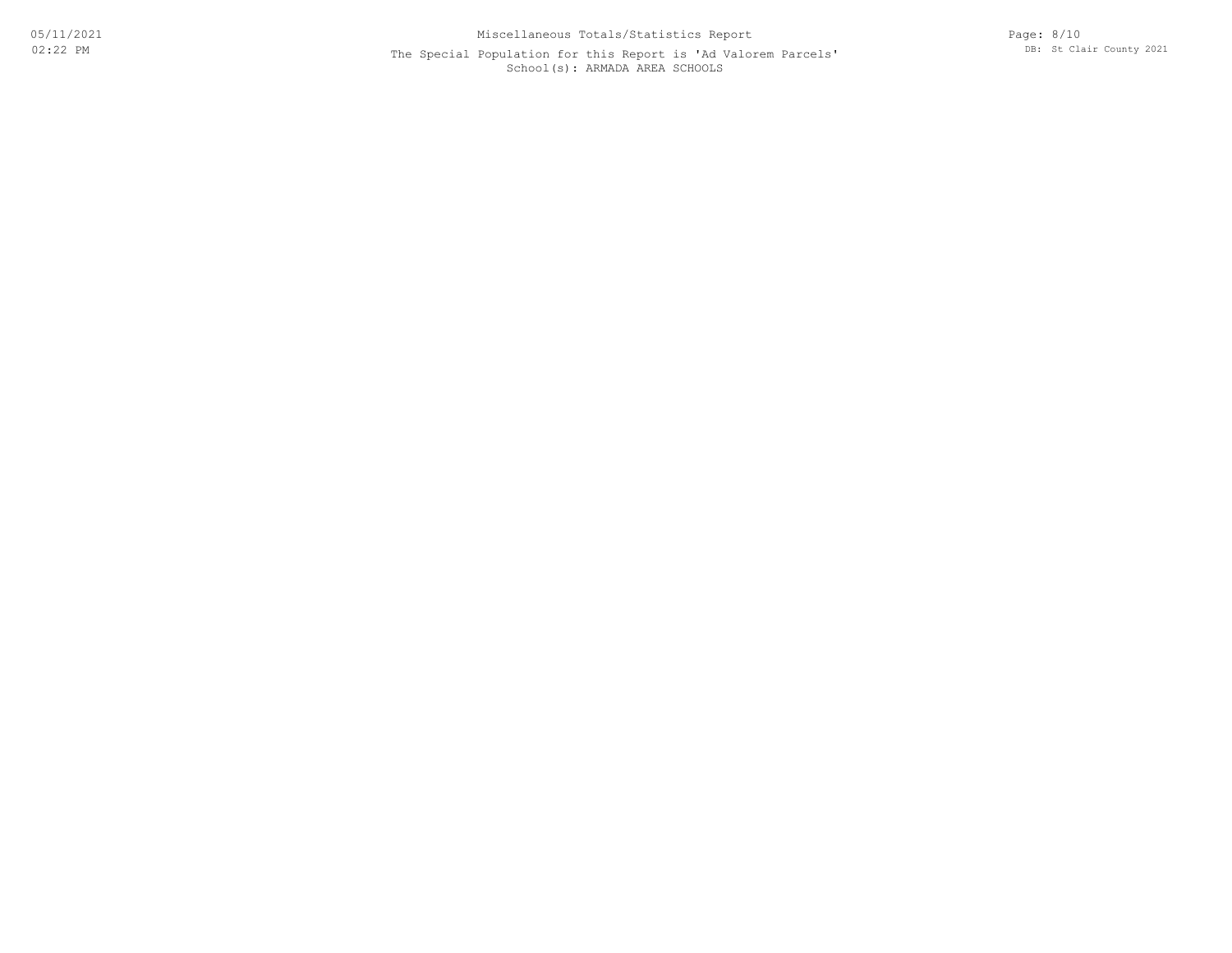Page: 9/10 DB: St Clair County 2021

<<<<< Top 20 Statistics >>>>>

| *****<br>***** Top 20 S.E.V.s                 |                                              |                                |         |
|-----------------------------------------------|----------------------------------------------|--------------------------------|---------|
| 09-999-0025-000                               | SEMCO ENERGY                                 | \$                             | 642,600 |
| $09 - 999 - 0007 - 000$                       | DTE ELECTRIC COMP                            | \$                             | 463,600 |
| 29-029-1002-000                               | RUCZYNSKI DAVID J/SHEILA                     | \$                             | 427,000 |
| 29-029-3001-000                               | BURNS BETTY ET-AL/DUPONT CHARLES H           | \$                             | 399,000 |
| 29-031-3001-150                               | KLOTT KRYSTALYN, KLOTT MICHAEL               | \$                             | 329,400 |
| $09 - 026 - 1002 - 002$                       | HERMAN ROBERT/VONDA/JAMES                    | \$                             | 329,000 |
| 29-030-2001-300                               | VIENOT FRANK/BEVERLY                         | \$                             |         |
|                                               |                                              |                                | 319,200 |
| 29-032-4002-000                               | ALTERMATT JOSEPH A JR TRUST                  | \$                             | 315,900 |
| 29-030-1001-000                               | ATEEK ISSAM                                  | \$                             | 305,700 |
| $09 - 027 - 3001 - 000$                       | CHAMBERLIN RICHARD/S TRUST                   | \$                             | 305,100 |
| 09-036-2003-100                               | PACE PAUL J, PACE ANGELA NORTON              | \$                             | 273,800 |
| 29-029-2001-000                               | ATKINS PHILLIP/RUTH ANN/MARK                 | \$                             | 268,800 |
| 29-029-4003-000                               | GENORD EDWARD C JR/TRESSA L                  | \$                             | 266,600 |
| $09 - 034 - 2002 - 001$                       | WINN WILLIAM/ELIZABETH                       | \$                             | 259,100 |
| 09-026-3017-000                               | POST BRETT A, POST KATHLEEN M                | \$                             | 250,300 |
| 29-031-4005-100                               | DMH INVESTMENTS/PIRONE INVESTMENT            | \$                             | 237,400 |
| 09-999-0013-000                               | GREAT LAKES GAS TRANS                        | \$                             | 233,300 |
| 09-036-1011-000                               | DUBAERE KERRY D, DUBAERE TRACY M             | $\mathsf{S}$                   | 231,000 |
| 29-031-1002-002                               | EDWARDS JOHN/JAMIE                           | \$                             | 229,600 |
| $09 - 025 - 3001 - 000$                       | KASPERSKI DAVID/KARIN                        | \$                             | 221,800 |
|                                               |                                              |                                |         |
|                                               |                                              |                                |         |
| Top 20 Taxable Values *****<br>*****          |                                              |                                |         |
| 09-999-0025-000                               | SEMCO ENERGY                                 | \$                             | 642,600 |
| 09-999-0007-000                               | DTE ELECTRIC COMP                            | \$                             | 463,600 |
| 29-030-1001-000                               | ATEEK ISSAM                                  | \$                             | 305,700 |
| 09-027-3001-000                               | CHAMBERLIN RICHARD/S TRUST                   | \$                             | 263,551 |
| 29-031-3001-150                               | KLOTT KRYSTALYN, KLOTT MICHAEL               | \$                             | 262,723 |
| 09-026-3017-000                               | POST BRETT A, POST KATHLEEN M                | \$                             | 241,370 |
| 09-999-0013-000                               | GREAT LAKES GAS TRANS                        | \$                             | 233,300 |
| 29-030-2001-300                               | VIENOT FRANK/BEVERLY                         | \$                             | 226,537 |
| 09-026-1002-002                               | HERMAN ROBERT/VONDA/JAMES                    | \$                             | 221,565 |
|                                               |                                              | $\boldsymbol{\dot{\varsigma}}$ |         |
| 29-999-0006-000                               | DETROIT EDISON COMPANY                       | $\mathsf{S}$                   | 217,600 |
| 29-029-1002-000                               | RUCZYNSKI DAVID J/SHEILA                     |                                | 217,115 |
| 29-031-3001-600                               | POWERS DENISE J TRUST                        | \$                             | 214,810 |
| 29-999-0011-000                               | GREAT LAKES TRANSMISSION                     | \$                             | 211,500 |
| 09-036-1011-000                               | DUBAERE KERRY D, DUBAERE TRACY M             | \$                             | 201,481 |
| 29-032-4002-000                               | ALTERMATT JOSEPH A JR<br>TRUST               | \$                             | 195,282 |
| 29-029-3001-000                               | BURNS BETTY ET-AL/DUPONT CHARLES H           | \$                             | 193,660 |
| 29-031-1004-001                               | KING STACY A                                 | \$                             | 190,639 |
| 29-029-4003-000                               | GENORD EDWARD C JR/TRESSA L                  | \$                             | 187,785 |
| 29-031-2002-000                               | POWERS LUKE T/ALLISON M TRUST                | $\mathsf{S}$                   | 185,411 |
| 29-031-3001-300                               | DUNCAN ADAM                                  | \$                             | 184,965 |
|                                               |                                              |                                |         |
|                                               |                                              |                                |         |
| *****<br>Top 20 Owners by Taxable Value ***** |                                              |                                |         |
| SEMCO ENERGY                                  | 642,600 Taxable Value in 1 Parcel(s)<br>has  |                                |         |
| DTE ELECTRIC COMP                             | 463,600 Taxable Value in 1 Parcel(s)<br>has  |                                |         |
| BURNS BETTY ET-AL/DUPONT CHARLES H has        | 372,188 Taxable Value in 5 Parcel(s)         |                                |         |
| BALFOUR WILLIAM L III                         | 330,883 Taxable Value in 5 Parcel(s)<br>has  |                                |         |
| CHAMBERLIN RICHARD/S TRUST                    | 324,085 Taxable Value in 2 Parcel(s)<br>has  |                                |         |
| ATEEK ISSAM                                   | has<br>305,700 Taxable Value in 1 Parcel(s)  |                                |         |
| CHAMBERLIN RICHARD/SHARON TRUST               | 283,563 Taxable Value in 8 Parcel(s)<br>has  |                                |         |
| DUBAERE KERRY D, DUBAERE TRACY M              | 280,922 Taxable Value in 2 Parcel(s)<br>has  |                                |         |
| KLOTT KRYSTALYN, KLOTT MICHAEL                | 262,723 Taxable Value in 1 Parcel(s)<br>has  |                                |         |
| LIETZ MICHAEL/KAY                             | 245, 231 Taxable Value in 3 Parcel(s)<br>has |                                |         |
| POST BRETT A, POST KATHLEEN M                 | 241,370 Taxable Value in 1 Parcel(s)<br>has  |                                |         |
| GREAT LAKES GAS TRANS                         | 233,300 Taxable Value in 1 Parcel(s)<br>has  |                                |         |
| VIENOT FRANK/BEVERLY                          | 226,537 Taxable Value in 1 Parcel(s)<br>has  |                                |         |
|                                               |                                              |                                |         |